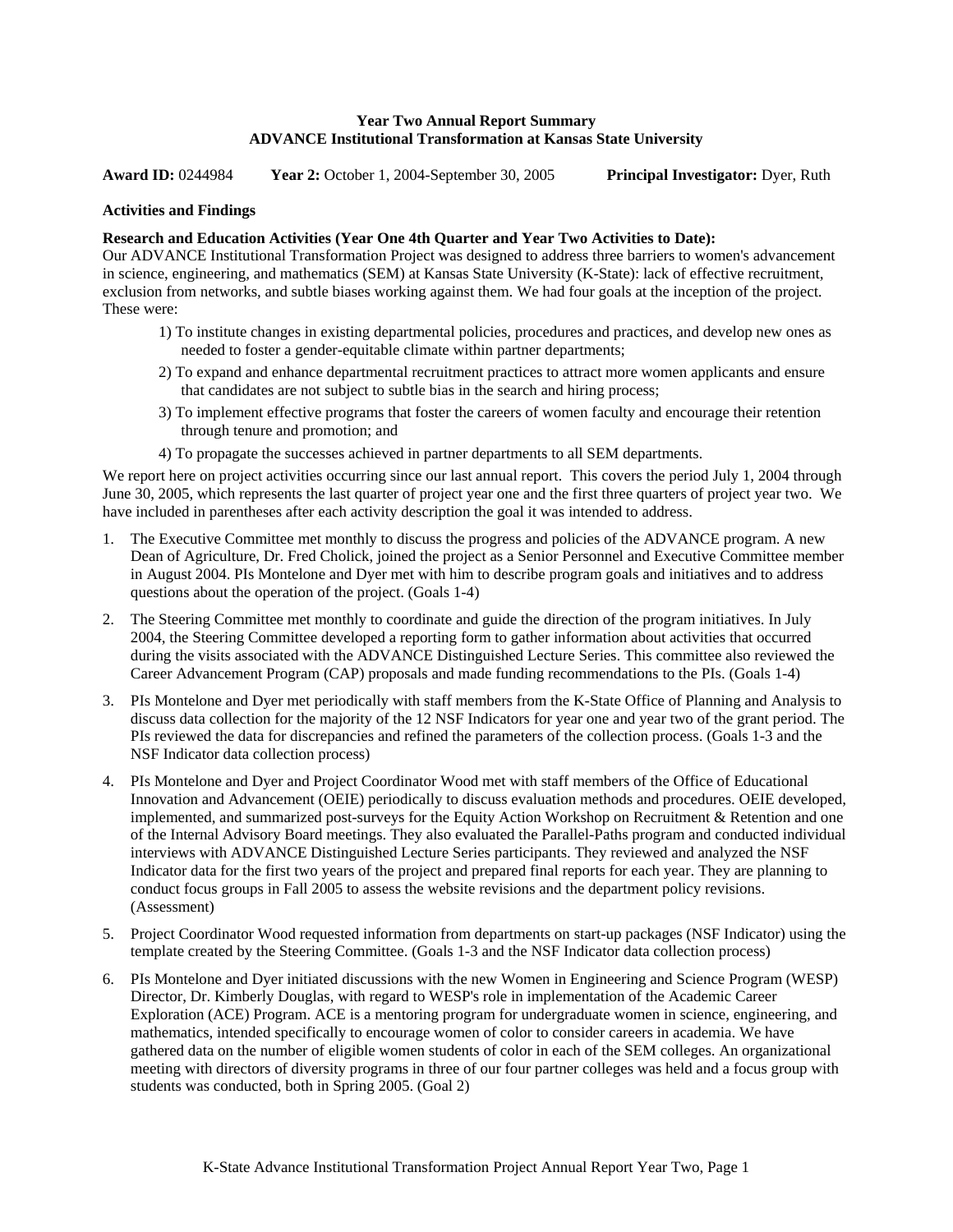- 7. Created the Special Assistant to the Provost position to provide a semester-long central administrative experience for faculty members. Four individuals have been selected for this position to date, one white female, one minority male, and two white males. The terms of appointment have been for Spring, Summer, and Fall 2005, and Spring 2006. Another call for nominations and applications will be issued in Spring 2006. Funding for this position is provided through grant indirect cost return. (Goal 3)
- 8. Project Coordinator Wood hired two graduate research assistants, an undergraduate office assistant, and a web designer to support project activities. (Goals 1-3)
- 9. Graduate research assistant Sankaran met with PIs to discuss the data collected for analysis of office and research space. He collected and analyzed the data and prepared a report on this NSF Indicator. (Goals 1 2 3 and the NSF Indicator data collection process)
- 10. The new guidelines and reporting forms for all K-State ADVANCE initiatives were added to the K-State ADVANCE website. The site was officially launched in August 2004. (Goals 1-4)
- 11. An ongoing effort has been the creation of a Work/Life website, intended as a reference tool for current and potential employees to learn about the Manhattan, KS community and important campus and community resources. This project was described in our proposal as the Women's Resource Website, but the name of the website was changed to reflect its utility to both men and women at K-State. (www.ksu.edu/worklife) The site was officially launched in May 2005. (Goals 2-3)
- 12. Created a brochure and poster to summarize the project initiatives and their successes to date. (Goal 4)
- 13. Calls for proposals were issued for the ADVANCE Distinguished Lecture Series in Fall 2004 and in Spring 2005. We also have issued another call with applications due in September 2005. The outcomes of seminars that have occurred to date are reported in the Findings section. (Goal 3)
- 14. Two calls for proposals for the Career Advancement Program (CAP) for tenured women faculty members in SEM departments were issued and seven awards were made. (Goal 3)
- 15. All four participating colleges continued to conduct specific programs to benefit or enhance the numbers of SEM women faculty in their colleges.
	- Agriculture sponsored a second round of small (ca. \$1200) Professional Development Awards. In this reporting period, 10 of these awards were made for travel, visits to collaborators, and conference attendance. (Goal 3)
	- Arts & Sciences was not satisfied with the response to the Administrative Shadowing Program and changed the name of the program to Administrative Leadership Program. The College initiated a new program called the Career Enhancement Opportunities Program, and made 10 awards in the first round and 13 in the second round of this reporting period. (Goal 3)
	- Engineering conducted two programs; one focused on recruitment and the other on retention and professional advancement. Recruiting to Expand Applicant Pools (REAP) supports department heads and/or senior faculty on recruiting trips to sites likely to have large numbers of eligible women faculty candidates. Chemical Engineering and Electrical and Computer Engineering received REAP funding and made recruiting visits in this reporting period. (Goal 2)
	- The Research Enhancement Visits (REV) program provided travel funds to tenure-track women faculty members to allow them to visit national laboratories or travel to collaborate with colleagues elsewhere. In this reporting period, nine awards were made to six faculty members. (Goal 3)
	- Veterinary Medicine used its funding to create a group mentoring program, Parallel Paths, open to both men and women faculty members. Two groups of 9-10 faculty members each, consisting of both tenure-track and tenured faculty members, were formed, with three senior faculty mentors facilitating each group. Each group met monthly over dinner and discussed issues pertaining to career advancement. Group members were also eligible for small research enhancement grants. They created a professional development seminar series and solicited corporate funds to create additional teaching awards in the college. Assessment of the program was conducted and results are reported in the Finding section of this report. (Goal 3)
- 16. Partner departments conducted review and revision of department policies (tenure and promotion and other internal review documents) and worked on revision of their websites. (Goals 1, 2)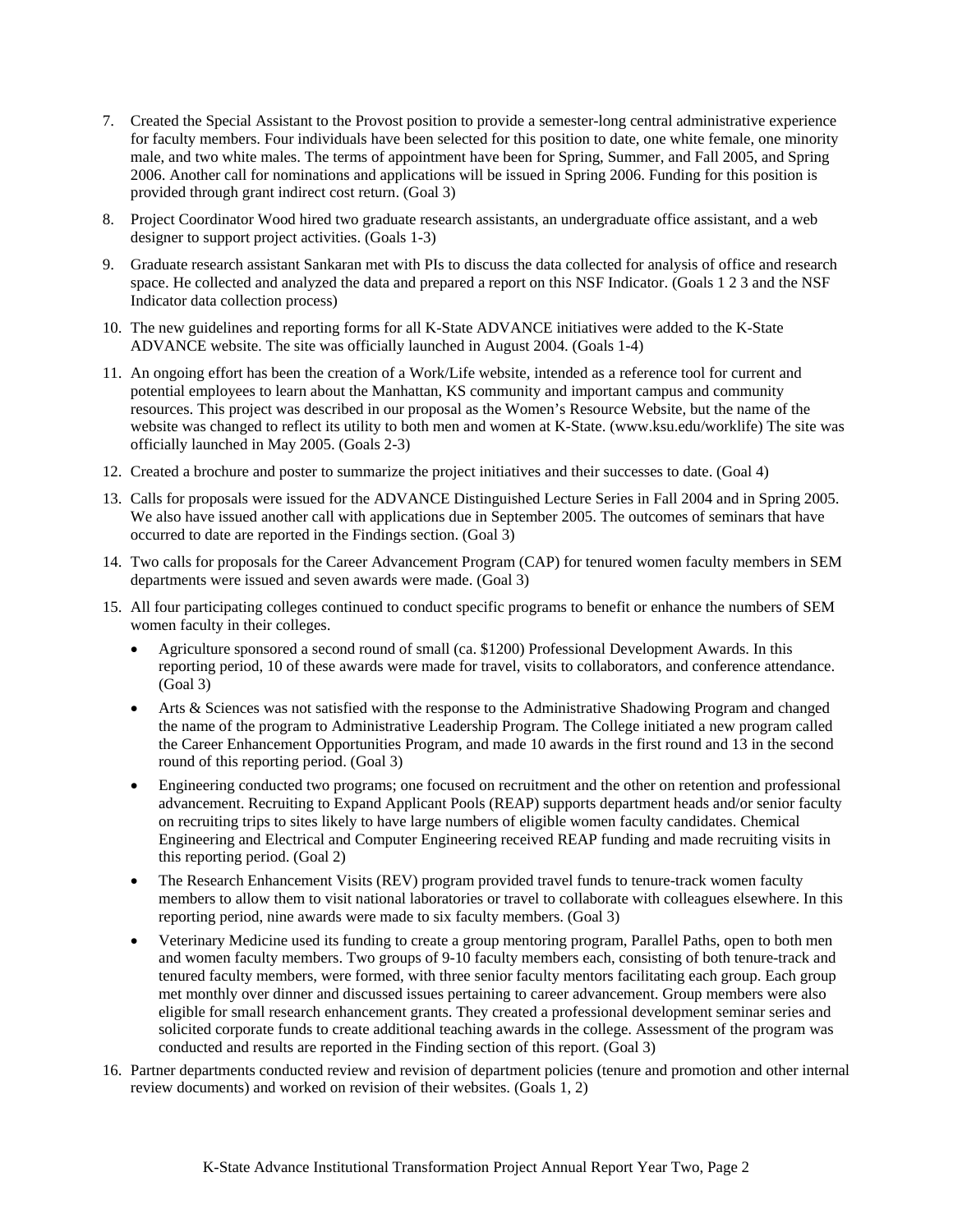- 17. PI Montelone spoke about project initiatives at the Clark Atlanta University conference of representatives from HBCUs in August 2004 and at a workshop held at the University at Buffalo in September 2004 (Dissemination).
- 18. A joint Steering Committee/Partner Department Head meeting was held in October 2004. The partner departments summarized the progress they made on the ADVANCE project initiatives over the first project year. Partner departments submitted written reports to the ADVANCE Office in October 2004 and April 2005. Two new partner department heads, both women, joined the project, one in Fall 2004 and the other in Spring 2005. (Goal 1)
- 19. Held Equity Action Workshop in October 2004, with Dr. Cynthia Burack, "Toward Gender Equity in Website Design". The purpose of the workshop was to share information about the importance of using inclusive language and images in websites. Dr. Burack also presented a lecture entitled "Who Are We? Professional Identity and Resistance to Diversity" as part of the Vice Provost for Academic Services and Technology Lecture Series in Emerging Technology. Dr. Burack met with representatives from each of the six partner departments to review the changes they had made to their department websites and to make suggestions for additional changes. She met with the Executive and Steering Committee members over lunch. In June 2005, she began to conduct the final website evaluations for the six partner departments. (Goals 1, 2)
- 20. Hosted Dr. Geri Richmond, University of Oregon, as part of her visit to campus in October 2004. She gave the King Lecture in Chemistry, which was co-sponsored by Chemistry, ADVANCE and WESP, met with a group of undergraduate and graduate women students, and had dinner with members of the ADVANCE Executive and Steering Committees. (Goal 3)
- 21. Project Coordinator Wood met with the business officers from the four partner college and Sponsored Projects Accounting in November 2004 to answer questions about the ADVANCE financial process.
- 22. PIs Dyer and King attended the December 2004 NSF ADVANCE Engineering Workshop in Washington, DC, and participated on a panel to share information on how ADVANCE Institutional Transformational awards are changing engineering. (Dissemination)
- 23. Project Coordinator Wood met with the business officers from the partner departments and Sponsored Projects Accounting in January 2005 to answer questions about the ADVANCE financial process. She also attended the new Financial Information System session to learn about the new university accounting system that will take effect July 1, 2005.
- 24. An Internal Advisory Board meeting was held in January 2005, at which partner department heads disseminated information about their initiatives. The PIs gave an overview of the ADVANCE program, the charge to the Internal Advisory Board, and distributed handouts describing project initiatives. (Goal 4)
- 25. The Executive Committee and six Partner Department Heads met in February 2005 and discussed mechanisms for encouraging use of the Career MAPS template. An overview of the Career MAPS was given to the Internal Advisory Board in May 2005. The College of Veterinary ADVANCE Parallel Paths program is planning to make Career MAPS a component of the mentoring groups' activities. (Goals 1, 3)
- 26. The College of Engineering used ADVANCE funds to partially support a series of diversity training workshops facilitated by Dr. Joann Moody in March 2005 for faculty and staff members. She met with members of each department in the college and with the President's Commission on Multicultural Affairs. (Goals 2-3)
- 27. Held Equity Action Workshop in March 2005 with Dr. Myra Gordon, Associate Provost, Diversity and Dual Career Development, the PIs, and two partner department heads presenting. The agenda focused on strategies to deal with issues involved in retaining and recruiting women, innovative approaches to recruiting, developing an action plan for implementation. The workshop was open to and attended by science, engineering, and mathematics department heads. (Goal 2)
- 28. PI Montelone presented a paper, coauthored by PI Dyer, at the Women in Engineering Programs and Advocates Network (WEPAN) National Meeting in April 2005. (Dissemination)
- 29. Project Coordinator Wood compiled dual career policies and initiatives from other ADVANCE institutions for discussion at the May 2005 Internal Advisory Board meeting. She also will be collecting faculty leave policies for discussion at an upcoming September 2005 Internal Advisory Board meeting.
- 30. A second Internal Advisory Board meeting occurred in May 2005, during which science, engineering, and mathematics (SEM) department heads broke out into groups and discussed which ADVANCE initiatives that have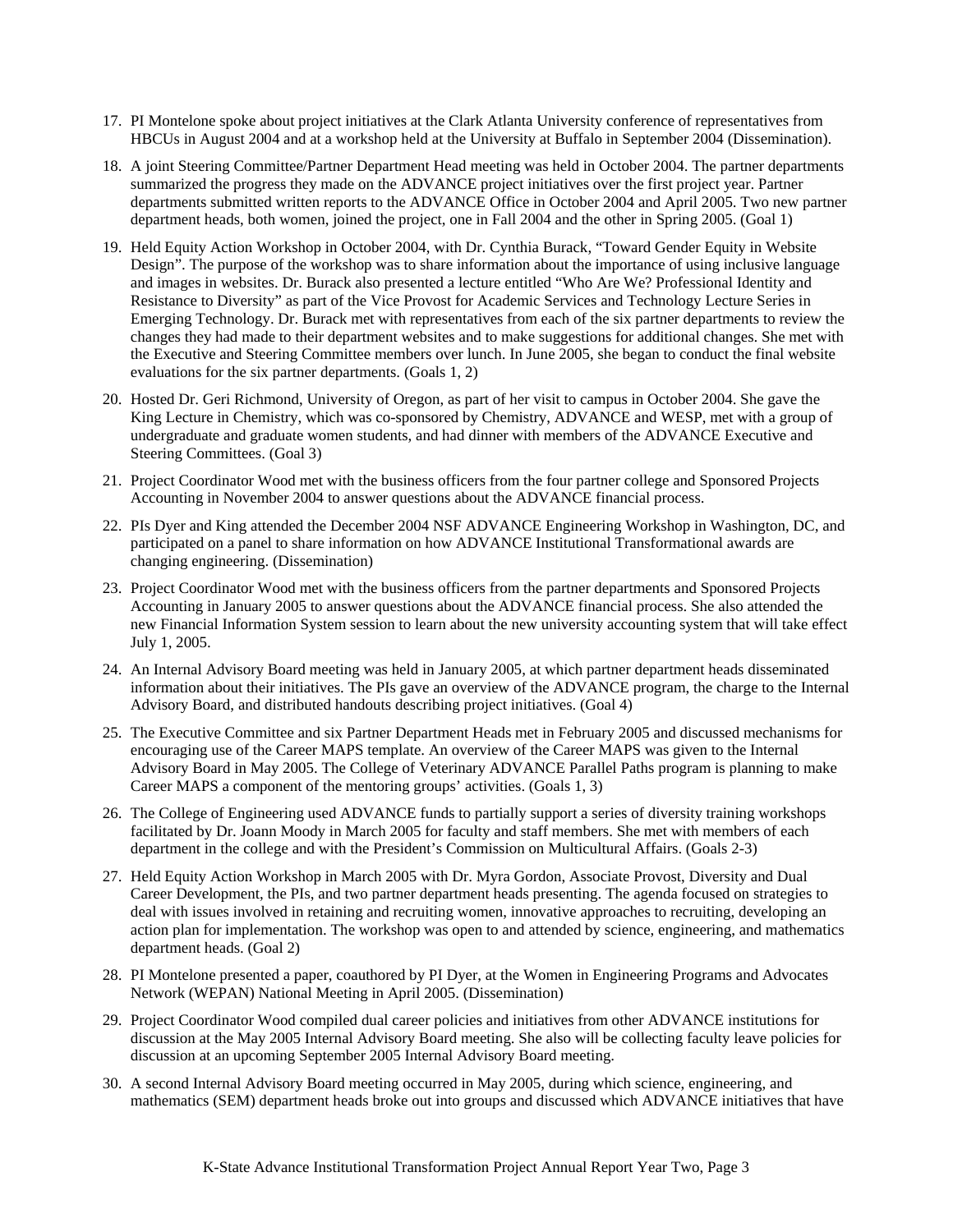been undertaken by the partner departments would like to be undertaken by other SEM departments. Another topic of discussion focused on what internal policies should be created or modified to better accommodate dual career issues. (Goals 2-4)

- 31. PI Montelone and OEIE staff members O'Dell and Conner attended the ADVANCE PI Meeting in Arlington, VA in May 2005. PI Montelone co-chaired one of the sessions and made presentations as a panel member at two additional sessions. (Dissemination)
- 32. Nominated one woman faculty member and two women administrators to attend the UMKC ADVANCE Leadership Institute to be held in October 2005 and March 2006. (Goal 3)

# **Findings:**

We report here the findings available to date from our project activities; our project has just completed the third quarter of our second year. We are reporting on recruiting success of women faculty and administrators, the status of the Career MAPS initiative, the implementation and early outcomes of the ADVANCE Distinguished Lecture Series, the assessment results from our Equity Action Workshop on Recruiting, the discussion topics and responses from the second Internal Advisory Board meeting, the development of the Career Advancement Program, the experience of one individual in the Administrative Leadership Program, the outcomes of the College of Engineering Recruiting to Expand Applicant Pools initiative, and the progress of the Parallel Paths program.

## *Recruitment of SEM Women into Faculty and Administrative Ranks*

Our ADVANCE program has illuminated many of the issues facing women faculty in SEM disciplines, and in response, a number of our deans and department heads have become very strong advocates for increasing the representation of women and have provided exceptional leadership in the recruitment, retention, and advancement of women within their units.

We are pleased to report the following successes in recruiting, promoting, and advancing SEM women:

- Eleven women faculty members hired in nine SEM departments in the last year
- The partner of a current woman faculty member also was hired into a tenure-track position and the spouse of a newly recruited woman was hired into a tenure-track position
- Six women tenured in six SEM departments
- Six women promoted to full professor in four SEM departments. Three of the four departments had no women full professors prior to this year
- Two women department heads hired in partner departments
- One woman mathematician hired as Director of the Multicultural Engineering Program
- One woman scientist hired as Associate Dean in the College of Arts and Sciences
- One woman engineer promoted to Associate Provost

## *Career MAPS*

This initiative encountered some unexpected resistance from the partner department heads with regard to its implementation. They expressed concerns that included whether the Career MAPS would be viewed as a contract that could impact the tenure or promotion process, the differences between Career MAPS and annual work plans that faculty members already submit, and ensuring that the Career MAPS are consistent with existing stipulations in the departmental tenure and promotion documents. As a result, only one partner department used this tool to create a plan for the one untenured woman faculty member in the unit. The Executive Committee decided to meet with the partner department heads to allow them to voice their concerns and to develop strategies that might prove more effective. As part of that meeting, two of the PIs participated in a role-play in front of the rest of the group to illustrate how one of these plans might be developed. The group had a lively discussion and became engaged in construction of the example Career MAP. The partner department heads began to describe how they could implement these within their own units.

The most positive response to date has occurred in the College of Veterinary Medicine (CVM) and it is very exciting to observe the results. Dr. Bonnie Rush, a member of our Steering Committee, shared the Career MAPS template with her small peer-mentoring group of new faculty members in Clinical Sciences. This group included three new untenured faculty members, both men and women. They were very enthusiastic about developing their own MAPS and have discussed them at subsequent meetings. In addition, she shared the template with the Parallel Paths small mentoring group, of which she is a member. Some of the members of that group visited individually with her and expressed interest in this professional development tool, with the result that this topic was put on the agenda for the next meeting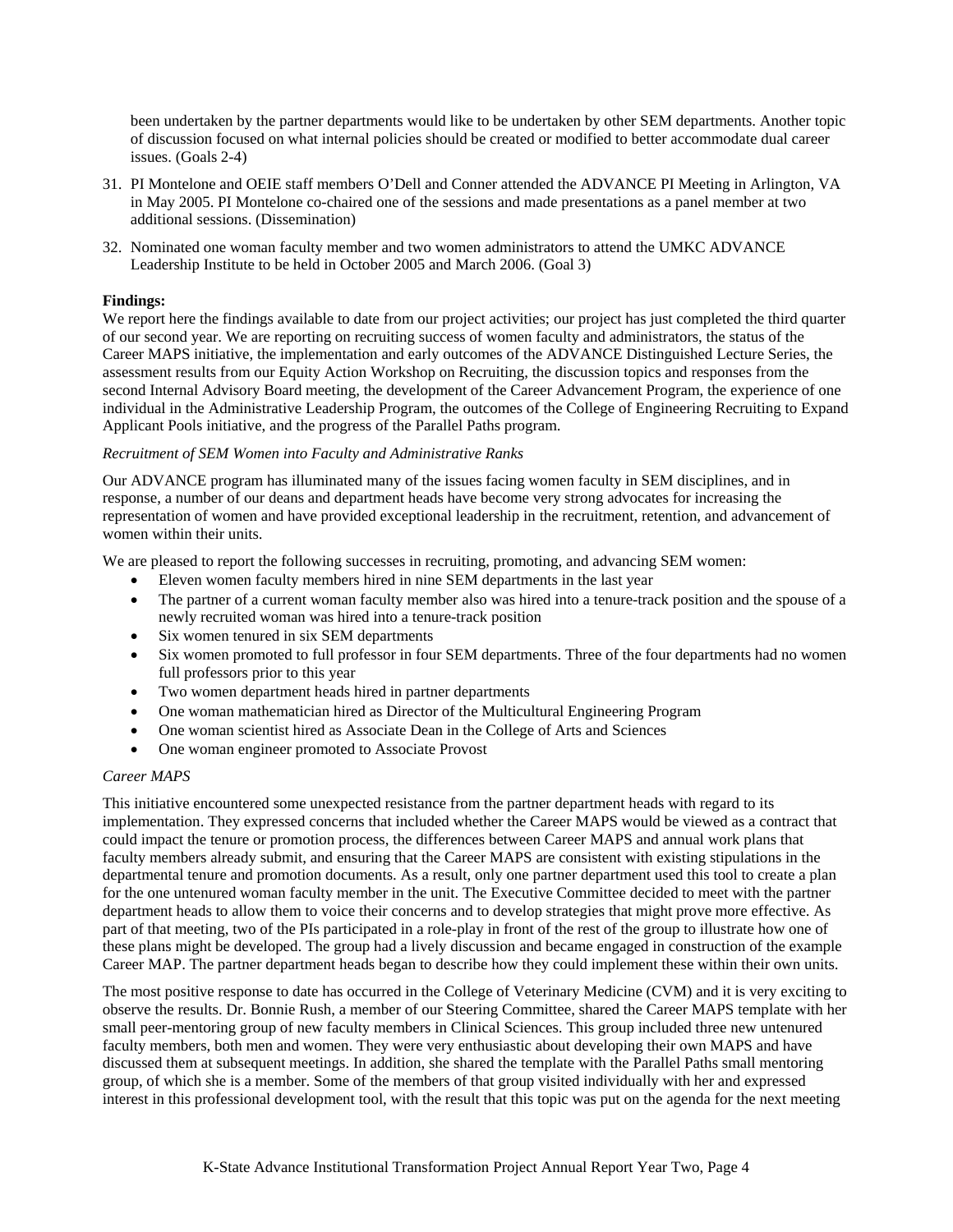of the Parallel Paths group. At that meeting, one of the most enthusiastic supporters who emerged was a senior male faculty member close to retirement and highly respected by the faculty members in the college. He was so taken with the power of this tool, that he announced his intention to create his own MAP. This type of advocacy is essential for the institutional transformation we are seeking.

What we have learned from this experience in the CVM is that it appears that a peer mentoring approach to the implementation of this tool may be more effective than a department head/junior faculty implementation model. We are very encouraged by these results and plan to work with the Executive Committee to encourage adoption of this model in all four colleges.

## *ADVANCE Distinguished Lecture Series*

We have received a total of twenty seven applications to date to host speakers, all of which have been approved. In the first year of the program, there were 23 eligible women faculty members in 15 of the 27 SEM departments. Fourteen women (61%) from ten departments submitted applications. This group consisted of two faculty members of Asian origin, two Hispanics, and the rest White. In the second year of the program, there were 24 eligible women faculty in 12 SEM departments, of whom thirteen (54%) have submitted applications. These applicants represented ten SEM departments; three are Asian, two are Hispanic, and the rest are White.

Sixteen of the lectures have taken place to date. Of the speakers who have visited our campus to date, the gender breakdown is eleven men and five women. The majority of these speakers are from large research universities, including University of California at Berkeley, the University of Georgia, the University of Maryland, and the University of Michigan. Other speakers come from a research hospital, a federal research laboratory, a consulting engineering firm, and a professional organization. Most of these individuals are full professors, some of whom hold named chairs or administrative appointments. A list of completed and upcoming lectures is available on the K-State ADVANCE website.

## Reported Interaction with Speakers and Benefits to Host

Each faculty member who hosts a speaker provides a written report to the ADVANCE program that describes the types of interactions that occurred during the visit and planned future interactions. We have received nine written reports to date, along with verbal communication about the success of the visits from the hosts' department heads and deans. These reports are uniformly positive and identify an extensive range of activities in which the speakers have participated. Specifically, these include discussions of current research, suggestions for future research projects, review of the host faculty member's curriculum vitae and grant proposals, and demonstration of research techniques.

One host faculty member reported that the seminar and the speaker's discussions with her colleagues excited them about the potential of her research specialty and has resulted in the formation of a number of new collaborations for her with her on-campus colleagues. Another host indicated that her speaker, a clinician, led rounds describing unusual cases for a number of veterinary medical residents. Two women reported hands-on interaction with their guests in learning new techniques, one in the area of teaching and the other in the area of research. All of the hosts noted that the speakers met with students in the department, as well as with students working on the host's research projects.

In addition to benefiting from the on-campus visit of the speaker, host women faculty members also are continuing to interact with their invited guests in a variety of ways. These include planning for future meetings and collaborations, writing joint grant proposals, preparing and submitting publications, and arranging reciprocal visits to the speaker's institution. Some of the speakers also have provided letters of support for grant proposals, nominated the host women to serve on committees of national professional organizations, introduced them to other professional colleagues, and recommended graduate students to work with the host woman faculty member at K-State. One of the speakers plans to return to K-State to present a more extensive hands-on clinic for students. Two of the women mention plans to meet with their speakers at upcoming national professional conferences. Introductions by her guest speaker to other senior leaders in her field at these conferences will be potentially catalytic for a rapid expansion of the professional network of these junior faculty women.

# Interviews with Host Faculty Members

We also obtained feedback through interviews conducted by OEIE with ten of the host faculty members to date. In the interviews, the host women were asked to describe the activities their speakers engaged in on campus, and identify which were most and least beneficial to them, and the reactions of their colleagues.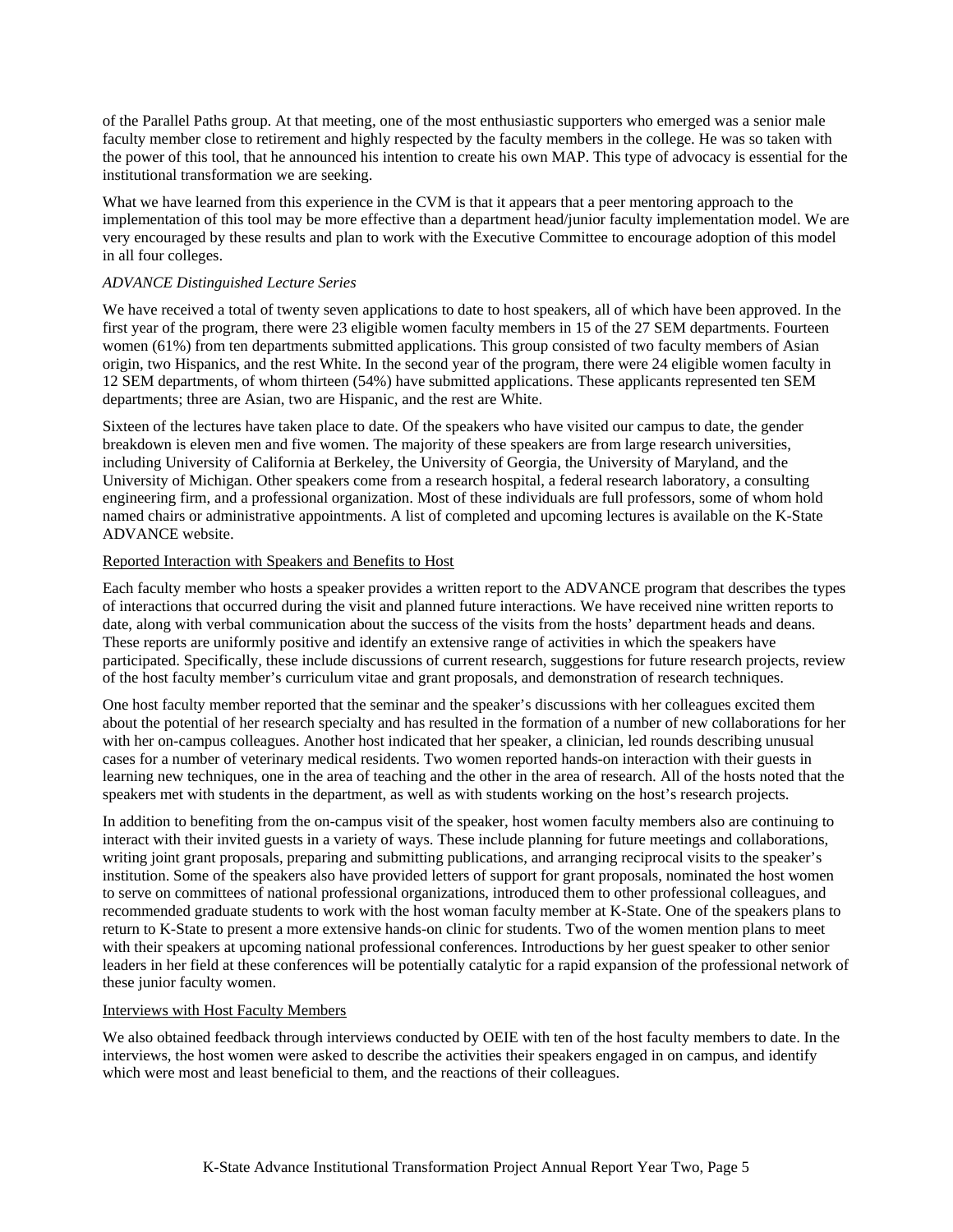In describing which of these activities was the most beneficial, the respondents most commonly described the one-onone interaction with the speaker (6 respondents). They also described the seminar (5 respondents) and meetings between the speaker and the host's colleagues (3 respondents) as particularly beneficial. The most well-received activities included the speaker's seminar (6 respondents) and the general interaction with the speaker (2 respondents). The least beneficial component of the event was not having enough one-on-one interaction between the host and the speaker (2 respondents). No one described activities that were not well-received.

The hosts described a variety of potential benefits to their careers. These included gaining experience that will be beneficial in teaching, increasing networks within professional organizations, obtaining experience in hosting a speaker, and meeting renowned researchers who might include them in future projects (2 respondents each).

In addition to the general benefits, the hosts shared specific ways in which the experience could benefit their careers. For example, all ten women indicated that they planned to continue interacting with the speaker. Further, five respondents described other professional connections they have made as a result of the program, including influential individuals in professional organizations, companies, and other universities. Also, two women indicated they received generally helpful input on their research from the speakers, while another two said that they learned of literature references that will be useful in their research.

We plan to continue to collect follow-up information from the host faculty members to assess the longer-term impact of this program. Specifically, we will be following up with the women each year until their tenure decision to determine the impact that hosting these speakers has had on their careers, whether the speakers are serving as outside references as part of their tenure package, and what additional interactions with their speakers have taken place. We also plan to request information from the speakers as to the benefits they have derived from participation in this program and any suggestions they may have for future program directions.

# *Equity Action Workshops*

One Equity Action Workshop was held in Fall 2004 and another in Spring 2005. Our consultants Dr. Cynthia Burack and Dr. Myra Gordon led these, respectively.

In response to the first workshop on website design led by Dr. Burack in March 2004, our partner departments began making revisions to their department websites. One of the department heads described at the first Internal Advisory Board meeting the process he used to ensure that faculty web pages of male and female faculty were of similar length and that the site included images of both men and women. Another department head specified the process she used to incorporate images of diverse students and faculty, including the fact that she selected photographs showing women in leadership roles. This department hired a professional photographer and a site designer to assist with the revisions.

Dr. Burack provided preliminary written evaluations to two of our partner departments who requested early feedback. In these evaluations she offered suggestions for making the websites more appealing to a diverse audience. In general, the first set of revisions improved the websites. In Fall 2004 Dr. Burack returned to K-State and provided a repeat offering of the workshop on website design for a broader audience. She also met with representatives from each of our partner departments to review and discuss their progress on revisions. She is currently preparing complete evaluations for all six partner department websites.

The workshop on recruitment led by Dr. Gordon was open to all SEM faculty members, department heads and administrators. Our evaluation team developed a post-survey using a 5-item Likert scale that was completed on line by the participants of the workshop. The responses to survey questions were analyzed on the basis of the sex of the respondents.

Respondents were asked to rate individual sessions at the workshop and the workshop as a whole, to rank the usefulness of four workshop activities (recruitment strategies, retention strategies, innovative approaches to recruiting, and action plan development), to indicate their gender, academic rank, the number of faculty search and Promotion and Tenure committees on which they have served, and to share additional comments about the workshop program. Of the 18 workshop attendees, 14 returned workshop assessment forms for a 77.8% response rate. Among those who returned the workshop evaluation form, eight (57.1%) were men and six (42.9%) were women. Nine (64.3%) respondents were professors, one (7.1%) was an associate professor, and four (28.6%) were assistant professors. Respondents reported serving on an average of 2.23 (SD=1.92) faculty search committees, and 1.83 (SD=2.48) Promotion and Tenure committees in the past five years.

Respondents expressed the highest level of agreement on average with the statement "The workshop session on 'Novel Recruiting' provided me with new information," (M=4.43) and the lowest level of agreement with the statement, "In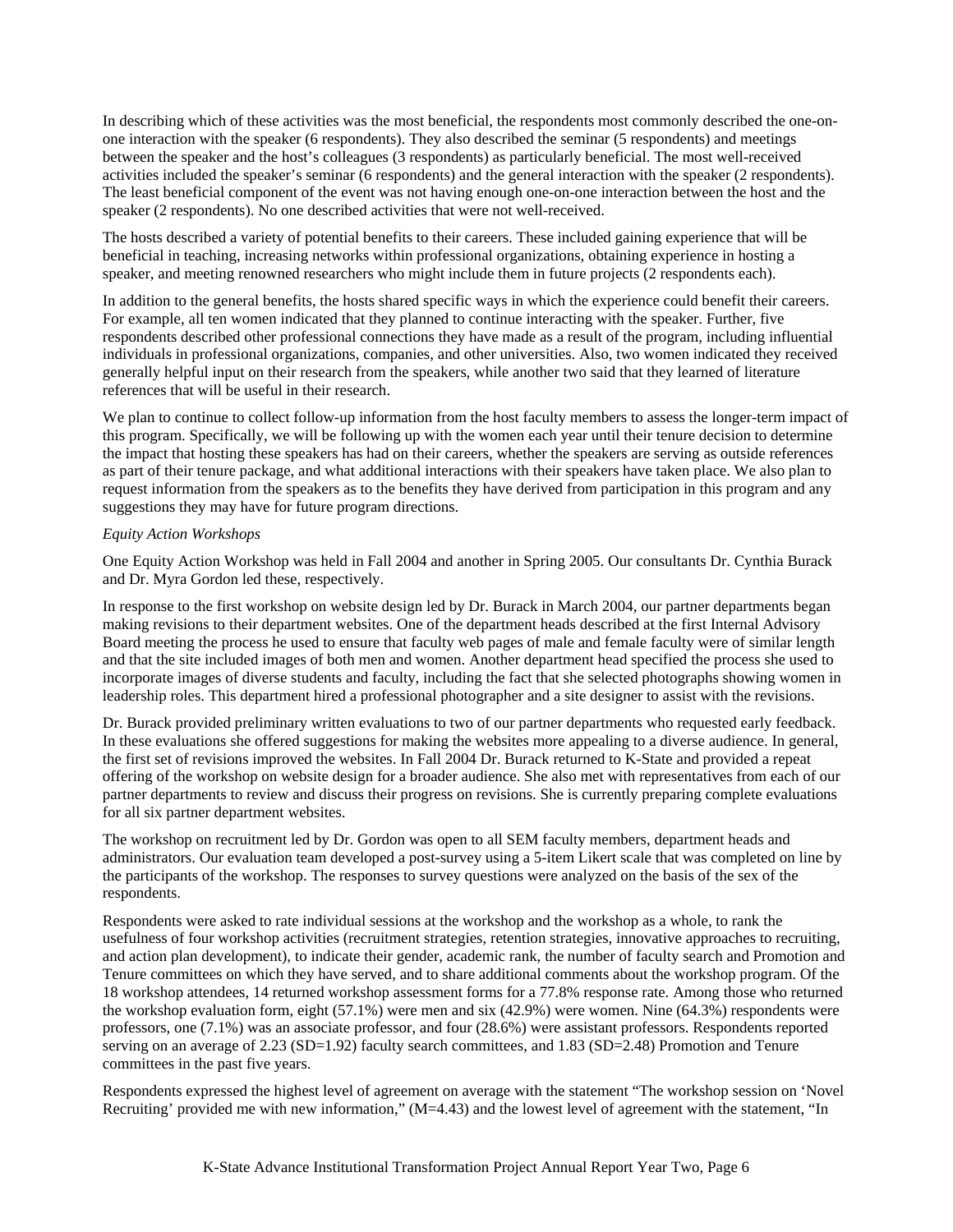today's workshop, I learned about retention strategies that my department can specifically use to retain women" (M=2.54). Due to lack of time during the workshop, the topic of retention was not explicitly addressed. The average rating of the workshop as a whole was above midpoint on the rating scale (M=3.64).

Respondents were satisfied with the workshop sessions regarding strategies to recruit women SEM faculty. However, they were less satisfied that the workshop did not address the retention of women SEM faculty in great detail. Further, attendance at the final workshop session (action plan development) was low and the session did not progress as originally planned due to earlier sessions running behind schedule. To address these concerns, we plan to host another short program or workshop to specifically address retention strategies and action plan development.

# *Policy Review and Revision*

The six partner departments continued their internal reviews and revisions of their policies and procedures documents relating to annual evaluation, recruitment, and tenure and promotion. As these revisions were completed, the old and new versions of the documents were submitted to OEIE for comparison. They are in the process of carrying out this analysis. One department head worked with her faculty members to update their recruitment literature and to create a department newsletter that is distributed to alumni/ae, other engineering departments, and prospective faculty members.

# *Internal Advisory Board*

The second meeting of the IAB was held in May 2005. A total of 22 science, engineering, and mathematics (SEM) department heads attended the meeting.

The desired outcomes were (1) Create stronger sense of ownership on the part of the IAB members in the ADVANCE project, (2) Obtain advice and feedback from IAB members to enhance and expand the ADVANCE project, (3) Enable IAB members to implement initiatives within their own departments by providing resources and assistance, and (4) To take next steps toward the institutional transformation that the ADVANCE project seeks to achieve.

## Partner Department Responses

In general, the partner department representatives feel that they have adequate resources to pursue the initiatives they would like to implement.

Partner department heads believe that ADVANCE can increase program sustainability by continuing to host meetings and keeping faculty and administrators informed of progress resulting from the ADVANCE initiative.

To foster greater participation in the ADVANCE program on the part of IAB members, the partner department respondents felt that it was important to keep encouraging the other SEM departments to participate, but to understand that "change may come slower in some camps than others." In describing ideas shared at the meeting that would most benefit their department, one department head indicated that his or her department would benefit in terms of MAPS implementation, while the other indicated "Recruitment Website review."

Finally, one partner department head indicated that a challenge for the ADVANCE program is "Culture change in a largely male environment—must be careful to implement some programs across all faculty, women don't like to be singled out. Manhattan is a challenge because of the limitations of jobs and variety."

# Other SEM Department Responses

The non-partner department respondents indicated that as a result of attending the IAB meeting, they would like to improve their websites, and pursue initiatives such as Career MAPS and CAP. In terms of resources to pursue these initiatives, they indicated they need time, money, and someone to conduct an external review of their website.

The non-partner SEM department respondents believe that ADVANCE can increase program sustainability by continuing to expand to non-partner departments, sharing success stories resulting from the ADVANCE program using electronic mail, addressing the dual career issue, and bringing women positively affected by ADVANCE together to network.

In terms of suggestions for addressing the dual career issue at K-State, respondents noted that central university and dean's office funding could be applied to help departments fund trailing spouses. Other suggestions included hiring relocation specialists to help trailing spouses locate job opportunities in the community, applying internal funds to dual career positions, and addressing the general faculty concern that dual career funding can harm departmental growth.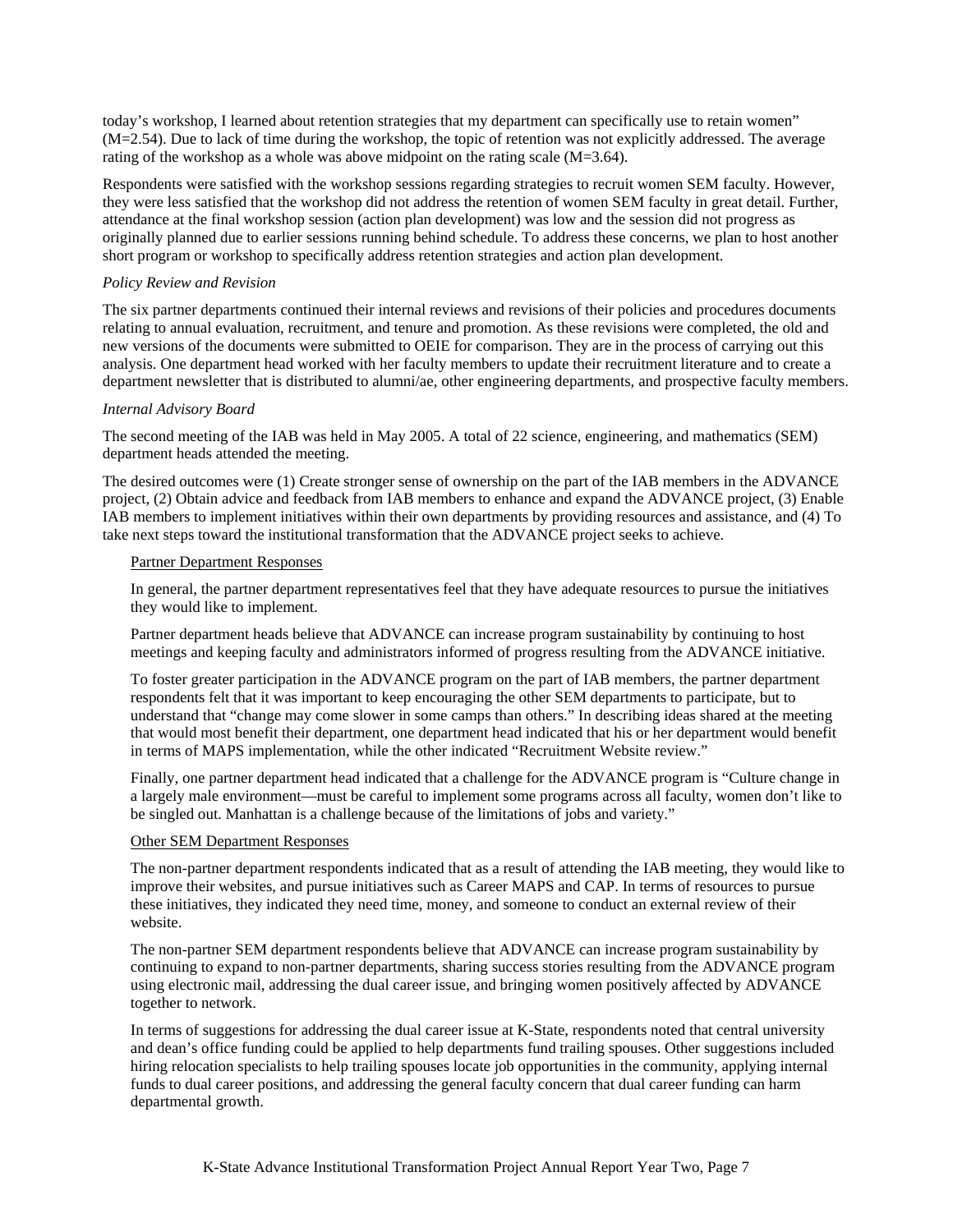Non-partner department respondents offered few suggestions to foster greater participation on the part of IAB members in the ADVANCE program, however one suggestion was to "Give us a mandate, then allow us to meet on our own, then take action on the suggestions from the IAB." In describing ideas shared at the meeting that would most benefit their department, the non-partner SEM department heads reiterated that Career MAPS, CAP, and addressing the dual career situation at K-State would be beneficial. Another respondent noted that "The biggest benefit will come from the enhanced careers of the women in the department impacted by the program."

Other comments shared by non-partner SEM department heads were positive statements regarding the meeting ("The meeting was very useful. Thanks for coordinating and presenting it") and the attitude of faculty in regard to ADVANCE ("There seems to be growing momentum in our college").

## *Career Advancement Program*

The first call for proposals for the Career Advancement Program (CAP) resulted in five applications. These were evaluated by the Steering Committee and three were chosen for funding. The three successful applications proposed strong mentoring relationships with experts in the applicants' disciplines who could provide professional guidance and advice in their research areas. All three awardees identified detailed research activities that would lead to demonstrable professional advancement. These awards were made in September to begin October 1, 2004. Reports are due on October 1, 2005. Thus, we do not yet have any specific findings to report on the results of these awards.

The second call for proposals in Spring 2005 for this program for awards beginning in October 1, 2005 resulted in six proposals, three of which were funded. One of the proposals was a resubmission, referred to above. Another was a reapplication for continued funding from one of the Year One awardees. This application was declined because the Steering Committee did not believe that the proposal as written would provide the applicant with additional mentoring or research benefits, as it seemed to only be a continuation of her current activities. The other four proposals were from new applicants. The other two funded applicants proposed mentoring relationships and research activities that would allow them to expand their research programs while gaining administrative experience. We provided written reviews to all six applicants, and we offered to meet with the applicants whose proposals were not funded and discuss strategies that they could use to enhance their proposal for a resubmission at a later date

#### **Administrative Leadership Program**

One award was made in the College of Arts and Sciences Administrative Leadership Program to an Associate Professor. She worked with the female department head of another SEM department during the Spring 2005 semester. She attended the July 2004 University of Washington's ADVANCE Leadership Workshop for Department Chairs and Emerging Leaders and another professional meeting intended to strengthen leadership in programs in her discipline. She has taken the lead in K-State's assessment of student learning for her department. She benefited by interacting with a number of leaders both within her own discipline and from other SEM disciplines, learning strategies used by leaders, and becoming aware of issues related to advancement of individuals in academic disciplines and advancement of entire academic units.

# **Recruiting to Expand Applicant Pools (REAP)**

REAP was created by the College of Engineering as a competitive program to which departments could apply for implementation of novel and active recruitment approaches. Three awards were made. Two of these awards went to a department seeking to fill two positions. The department head and two senior male faculty members used funds to visit six other campuses and attend professional conferences to actively recruit women candidates. As part of these visits, the department head and senior faculty members held informational sessions. At the professional meetings, the department head held individual meetings with interested candidates, and invited promising individuals to apply. The also used funds to purchase advertising in print journals and on the web, such as the website of a non-profit organization devoted to improving engineering education in the department's discipline and on the WELI (women's engineering leadership institute) email discussion board.

The last search conducted by the department in the 1999-2000 academic year attracted 48 applicants, of whom 6 were women. That search did not result in anyone being hired. By contrast, the searches in 2004-2005 resulted in more than 200 applicants, of whom 13 were women. The larger numbers of total and women applicants can be attributed to the more extensive advertising and personal contacts made by the department head and senior faculty members. Two women faculty members were hired as a result of this search.

The third award went to another department which used its funds to visit another university. The department head and a senior faculty member met with graduate and postdoctoral students to discuss the faculty openings at K-State. As a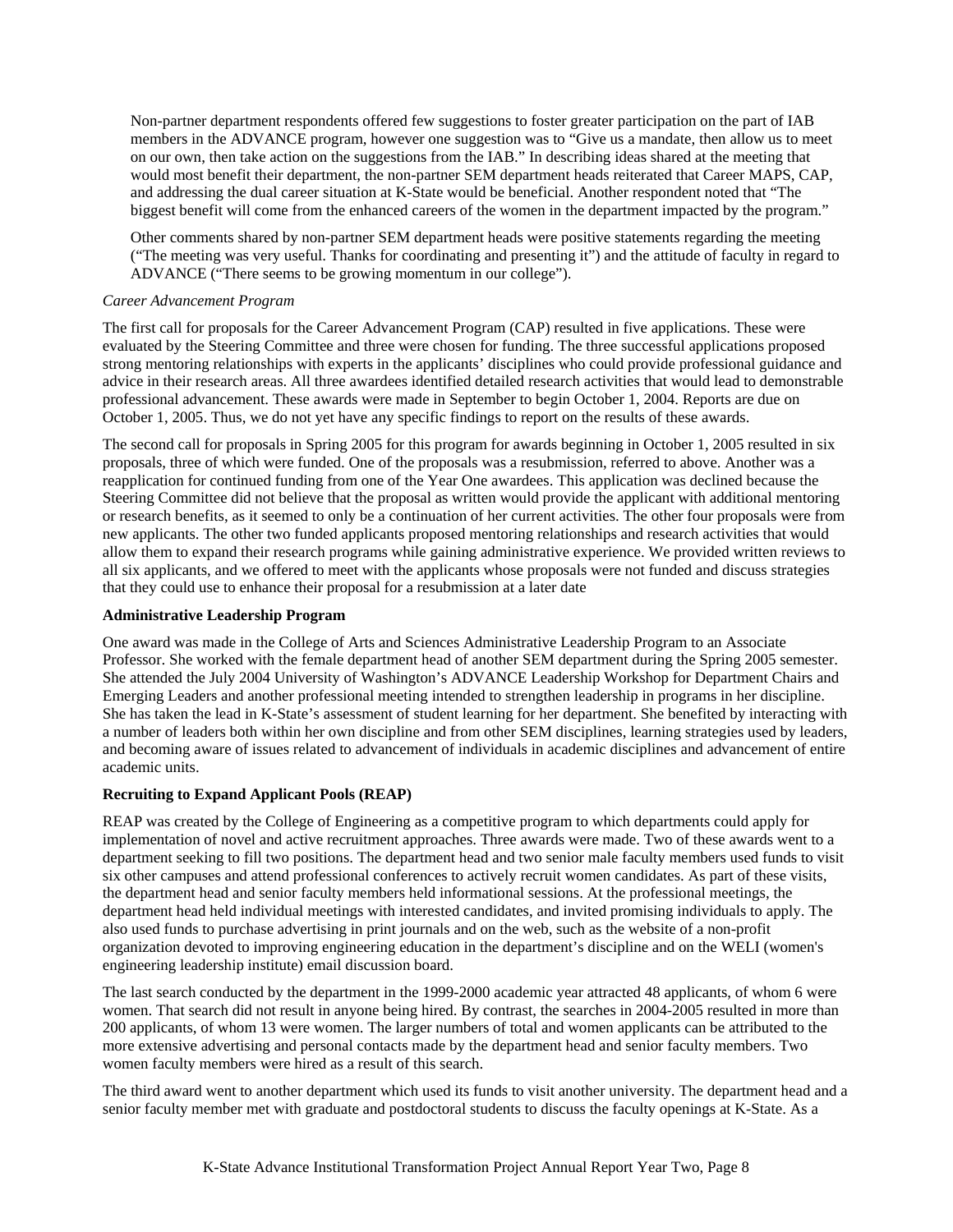result of this visit, two women applicants were interviewed, one was hired and an offer has been made to the other woman applicant.

## **Parallel Paths Program**

All CVM faculty (tenured, tenure-track, and term) are eligible to participate in Parallel Paths. The Parallel Paths initiative involves groups of CVM faculty known as Prides. Pride groups consist of three senior faculty facilitators and between four and seven junior faculty members who meet monthly to focus on achieving success on paths that are parallel but specific for each faculty member. A call for volunteers to participate in Parallel Paths was initiated in the spring of 2004, and a total of 19 individuals enrolled in the program.

To evaluate this initiative, OEIE prepared and administered two versions of a similar online survey: one for Pride members, and another for CVM faculty who are not involved in the Parallel Paths initiative. OEIE evaluators also conducted a focus group with members of one Pride, the High Plains Drifters.

## CVM Survey Results

The online survey addressed the questions of how CVM faculty perceived their work environment and whether faculty involved in Parallel Paths perceived the environment differently from those who were not involved in Parallel Paths. The response rate was 43.1% for CVM faculty not involved in Parallel Paths and was 68.4% for Pride members.

There were ten statements about working in the CVM to which respondents indicated their level of agreement. In general Pride members agreed more strongly with the statements than did non-Pride faculty. The differences were not significant except for the statement "Working in the CVM provides access to the necessary professional resources in my discipline" ( $F=6.79$ ,  $p<.05$ ).

All respondents were asked to identify three benefits and three challenges of being a faculty member in their departments, with the responses being disaggregated by Pride membership status and categorized. The benefits of being a faculty member in a CVM department were described similarly regardless of Pride membership status, with collegiality being listed most frequently. Similarly, non-Pride faculty members most frequently indicated that they enjoyed working in a supportive atmosphere. Further, members of both groups cited strong administrators as the second highest ranking benefit of working within the CVM.

The three most common challenges of being a CVM faculty member, as perceived by Pride members, were a lack of collegiality, inadequate funding and resources, and difficulties with administration. Non-Pride faculty members identified the same three major challenges. However, these respondents felt that administration difficulties were the biggest challenge, followed by funding and collegiality issues.

For the most part, it appears that Pride participants and non-Pride faculty members perceive similar benefits and challenges associated with their work environment. Interestingly, some top categories described as "benefits" were the same categories described as "challenges" (e.g., collegiality).

To determine the extent to which Parallel Paths participants felt that the program was achieving its stated goals, participants indicted their level of agreement with ten items that described possible outcomes of Pride membership. The statements receiving the highest agreement ratings were "Participation in a Pride promotes collegiality." and "Participation in a Pride promotes cross-departmental dialogue among colleagues." Overall, the high level of agreement to the statements suggests that Pride participants perceive Parallel Paths as meetings its goals and objectives.

They also were asked to answer open-ended questions about the benefits and challenges associated with participating in a Pride, provide suggestions to improve the program, and describe what they hoped to gain from their participation. Collegiality emerged as the leading benefit of participating in a Pride. Respondents indicated that they enjoyed discussions with colleagues and obtaining constructive feedback from other Pride participants. On the other hand, group dynamics and time commitments emerged as the leading challenges associated with Pride participation. Suggestions for improving the program included finding ways to improve meeting attendance, creating smaller groups to improve the quality of discussions, finding ways to encourage new and marginalized group members to speak, and initiating a selection process for assigning members to participate in the groups. Pride members who participate in Parallel Paths want to help their college or department by strengthening the department or college, improving faculty retention, and improving faculty communication.

In general, the work environment survey results suggest that the College of Veterinary Medicine provides a hospitable working environment for faculty. This is true regardless of whether faculty participate in the Parallel Paths initiative. Further, some faculty find that the work environment is collegial and feel that a strong administration contributes to the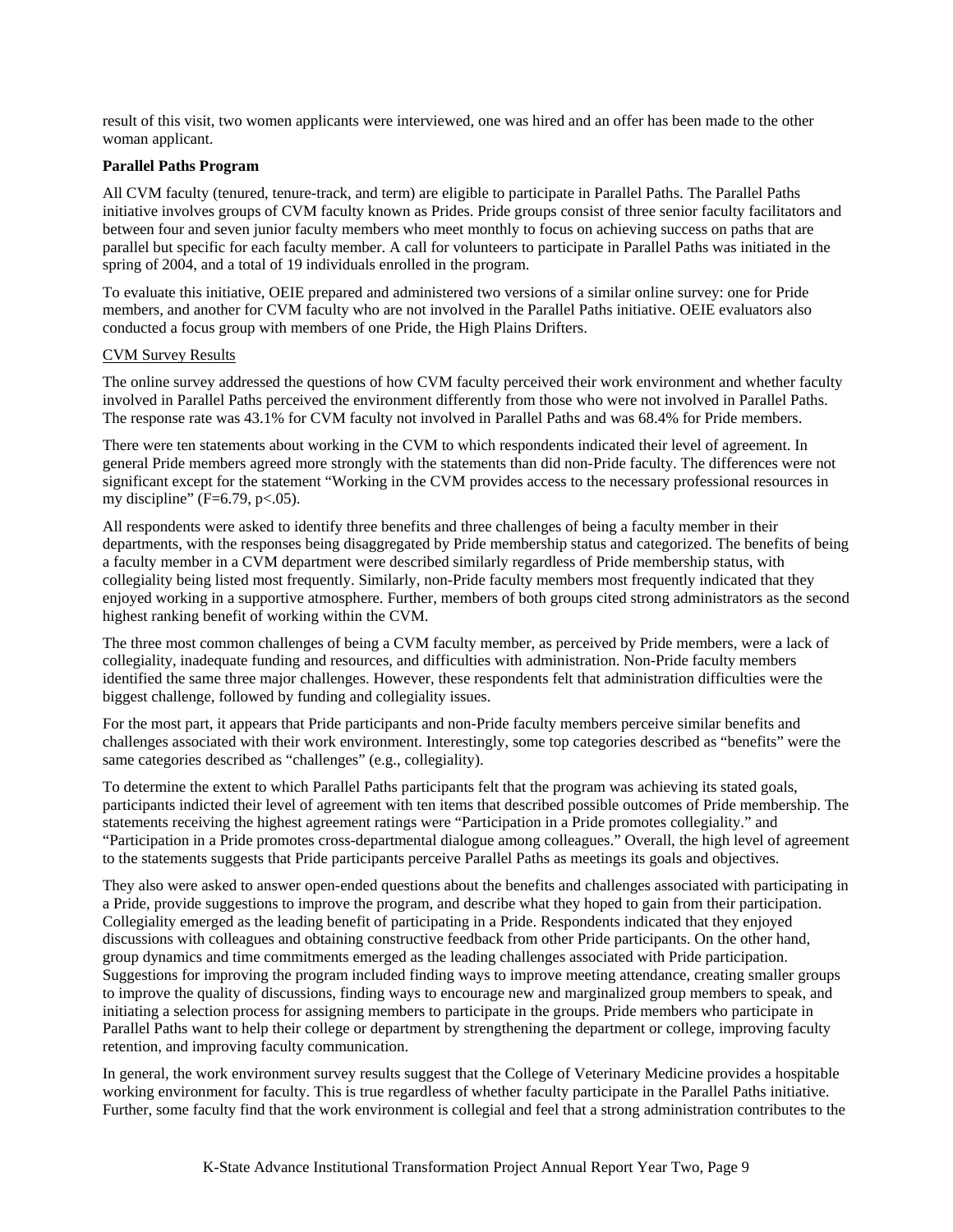positive environment. On the other hand, some respondents felt that challenges associated with working in the CVM included an environment that is not collegial and an administration that is not supportive of faculty efforts.

Pride members are generally pleased with their participation in the Parallel Paths initiative. They are especially happy with the collegial atmosphere of the program, however, they feel that group dynamics are problematic and provided suggestions to address this particular challenge. For the most part, they feel that participating in the program can improve departmental communication and are pleased with the opportunity to participate because it may improve their department and college.

## Focus Group Results

The focus group discussion was consistent with the responses provided on the work environment survey. In particular, members of the High Plains Drifters identified similar benefits and challenges of Pride participation as those reported in late 2004. Members of this group noted that some early challenges associated with group dynamics had been addressed.

## **Outreach Activities:**

We have created a listserve that reaches all SEM faculty at K-State. This will be used to communicate information about project initiatives and to publicize noteworthy national stories on women in SEM.

We also provide posters for all ADVANCE Distinguished Lecture Series events to all SEM departments to publicize these widely. We have created brochures describing all project activities and summarizing outcomes of project initiatives and a poster display that will be placed in each partner college on a rotating basis.

Dr. Cynthia Burack of Ohio State University presented a lecture in the Vice Provost for Academic Services and Technology Emerging Technology series entitled, 'Who are we? Professional identity and resistance to diversity', during her visit to campus in October 2004.

Dr. Geri Richmond of the University of Oregon presented the King Lecture in the Department of Chemistry entitled 'Water structure and bonding at hydrophobic surfaces' during her visit to campus in October 2004. She also attended a luncheon with women undergraduates and graduate students organized by the Women in Engineering and Science Program in conjunction with the ADVANCE Project and the Department of Chemistry.

#### **Journal Publications**

B. A. Montelone and R. A. Dyer, "ADVANCE Institutional Transformation at Kansas State University", 2004 WEPAN National Conference Proceedings, p. N/A, vol. N/A, (2004). Published

Ruth A. Dyer and Beth A. Montelone, "ADVANCE Distinguished Lecture Series", 2005 WEPAN/NAMEPA National Conference Proceedings, p. N/A, vol. N/A, (2005). Published

## **Data or databases**

#### **Product Description:**

We are in the process of collecting the baseline data (1997) for the NSF ADVANCE indicators. We have previously collected data for years one and two of our award (2003 and 2004).

#### **Sharing Information:**

These data are available via a link from our ADVANCE project website and have been and will continue to be shared at the NSF ADVANCE PIs meetings and at other appropriate meetings, retreats, and conferences.

# **Product Type: Instruments or equipment developed**

# **Product Description:**

We have developed several assessment, reporting, and career planning instruments that are used to collect data for the NSF Indicators and in conjunction with several of our department-level, college-level, and project-level initiatives. These instruments include pre- and post-workshop surveys of faculty attitudes and knowledge for our Equity Action Workshops, the Start-up Package template, the Space Analysis Data Template, the Career MAPS Template, and the Website Review Rubric. These instruments are available on our ADVANCE Project website. **Sharing Information:**